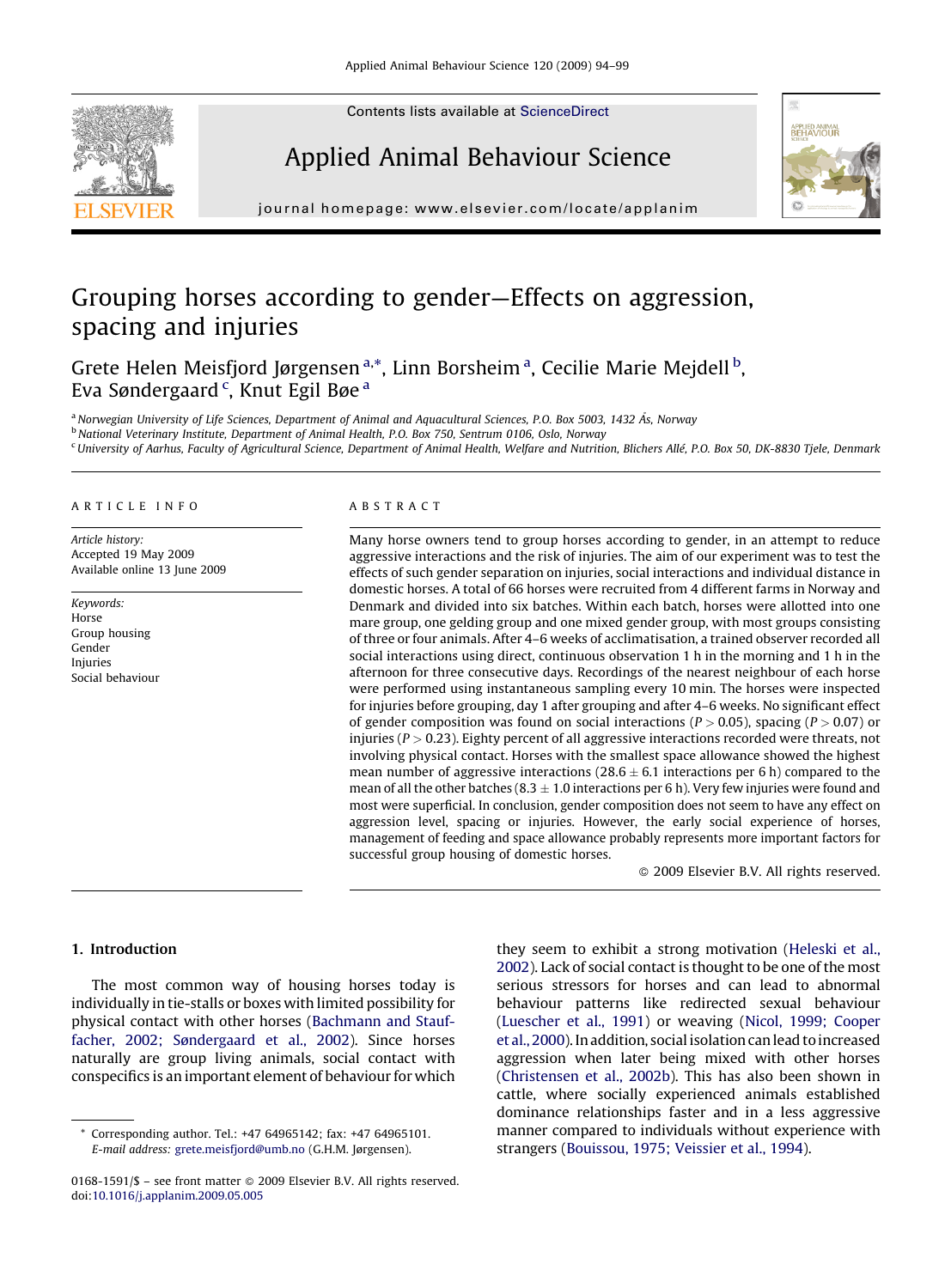In general, limited access to resources will induce aggression and social competition. For instance, aggression has been shown to increase with increased number of animals per feeding place (e.g. cattle: [DeVries et al., 2004;](#page-5-0) [Huzzey et al., 2006](#page-5-0); goats: [Jørgensen et al., 2007](#page-5-0)) and with decreased space allowance per animal (e.g. cattle: [Kondo](#page-5-0) [et al., 1989;](#page-5-0) pigs: [Weng et al., 1998](#page-5-0)). Invasion of another horses personal space is a common source of aggression ([Tyler, 1972; Keiper and Sambraus, 1986; Heitor et al.,](#page-5-0) [2006](#page-5-0)) and less space per animal has been reported to give a higher level of aggression in horses as well ([Keiper, 1988;](#page-5-0) [Keiper and Receveur, 1992](#page-5-0)).

Group composition may influence behaviour, as shown in several studies on different species. The level of aggression is higher in weight homogeneous groups compared to weight heterogeneous groups in pigs ([Andersen et al., 2000\)](#page-4-0) and bulls ([Mounier et al., 2005](#page-5-0)), but [Færevik \(2008\)](#page-5-0) found more displacements in heterogeneous age groups compared to homogeneous age groups of calves. Another aspect of group composition is gender. In groups of Merino sheep, individuals in a mixed gender group were more scattered in the terrain compared to homogeneous gender groups, and the nearest neighbour was commonly a sheep of the same gender [\(Michelena](#page-5-0) [et al., 2008\)](#page-5-0). Experiments with pigs indicate that male pigs in mixed gender groups show more aggressive interactions compared to pigs in single gender groups following regrouping [\(Giersing and Andersson, 1998; Colson et al.,](#page-5-0) [2006](#page-5-0)).

Many horse owners do not mix geldings and mares because they are afraid of more aggression and injuries occurring. [Van Dierendonck et al. \(2004\)](#page-5-0) observed free ranging Icelandic horses and found no behavioural problems related to keeping them in mixed gender groups. However, in feral horses living in harem groups it has been reported that mares show aggressive interactions more often, whereas stallions showmore forceful aggression when it occurs ([Feist](#page-5-0) [and McGullough, 1976](#page-5-0)). There also seem to be effects of earlier social experience on aggression when grouping unfamiliar horses, where young stallions that previously were stabled singly showed more aggressive behaviours than group housed stallions [\(Christensen et al., 2002b\)](#page-5-0).

The aim of this study was to investigate the effect of gender homogeneous grouping versus gender heterogeneous grouping on social interactions, injuries and spacing between horses. We hypothesized a difference in social interactions between treatment groups and predicted that more aggressive social interactions and injuries should be found in the mixed gender groups compared to the gender homogenous groups.

## 2. Materials and methods

The study was conducted from September 2007 to March 2008 on four farms located in Norway and Denmark.

## 2.1. Animals and housing

In each of six batches, horses were allotted into three different social groups according to gender: one group with only mares (mare group,  $\circ$ ), one with only geldings (gelding group,  $\delta$ ) and a mixed gender group with both mares and geldings (mixed group,  $\varphi_0$ ).

A total of 66 horses, aged 1–26 years in six batches were included in the study. Three of the batches consisted of Icelandic horses (batch 1, 3 and 4), and the remaining batches (batch 2, 5 and 6) consisted of riding horses and riding ponies (largely warm blood riding horses and some Norwegian Fjord horses). All horses had social experience with other horses prior to the study. Most Icelandic horses were group housed from birth, while early social experience for the riding horses varied. The groups consisted of 3–9 horses (mean  $\pm$  SE number of horses, mare groups:  $3.5 \pm 0.2$ , gelding groups:  $3.6 \pm 0.2$ , mixed gender groups: 3.8  $\pm$  0.2).

All farm facilities (Table 1) were set up to meet the national regulations for welfare of horses in Norway [\(Landbruks-og matdepertementet, 2005](#page-5-0)) and Denmark [\(Justitsministeriet, 2007\)](#page-5-0).

Enclosures were mostly open areas or had some scattered trees. Horses in batch 4 only used a smaller area of the enclosure because of deep snow. Except for batch 5, all horses could feed simultaneously and free access to water was provided for all batches. In batch 5, horses were given roughage in a circular feed barrel (measuring 1.90 m in diameter) that even though it had 10 openings (0.30 m/ opening), could not accommodate the 9 horses simultaneously because of social distances and rank.

Groups were kept stable and horses in training were exercised normally during the experimental period. In batch 5, one horse from the mare group was excluded prior

| Table 1                             |  |  |
|-------------------------------------|--|--|
| Information on paddocks and horses. |  |  |

|       | Gender groups    |                |                                   | Ó             |                                   | 23            |                                  | Month observed    | Roughage feeding               |
|-------|------------------|----------------|-----------------------------------|---------------|-----------------------------------|---------------|----------------------------------|-------------------|--------------------------------|
| Batch | Breed            | Group<br>size  | Paddock size<br>$(m^2$ per horse) | Group<br>size | Paddock size<br>$(m^2$ per horse) | Group<br>size | Paddock size<br>$(m2$ per horse) |                   |                                |
|       | Icelandic horses | 3              | ${\sim}5000$                      |               | $\sim$ 5000                       | 4             | $\sim$ 5000                      | September 2007    | Pasture grazing                |
| 2     | Riding horses    | 3              | $\sim$ 350                        |               | $\sim$ 350                        | 4             | $\sim$ 350                       | November 2007     | Silage <sup>b</sup> ad libitum |
| 3     | Icelandic horses | $\overline{4}$ | $\sim$ 5000                       | 4             | $\sim$ 5000                       | 4             | $\sim$ 7500                      | November 2007     | Silage ad libitum              |
| 4     | Icelandic horses | 4              | $\sim$ 75.000                     | 4             | ${\sim}25.000$                    | 5             | $\sim$ 9000                      | <b>March 2008</b> | Silage ad libitum              |
| 5     | Riding horses    | 5              | $\sim$ 200 <sup>a</sup>           | 6             | $\sim$ 170 <sup>a</sup>           | 9             | $\sim 100a$                      | <b>March 2008</b> | Hay and straw<br>ad libitum    |
| 6     | Riding horses    | 3              | $\sim$ 1300                       | 4             | $\sim$ 3700                       | 3             | $\sim$ 1400                      | <b>March 2008</b> | Silage ad libitum              |

<sup>a</sup> Estimated paddock size.

 $<sup>b</sup>$  Silage = ensiled grass forage or haylage.</sup>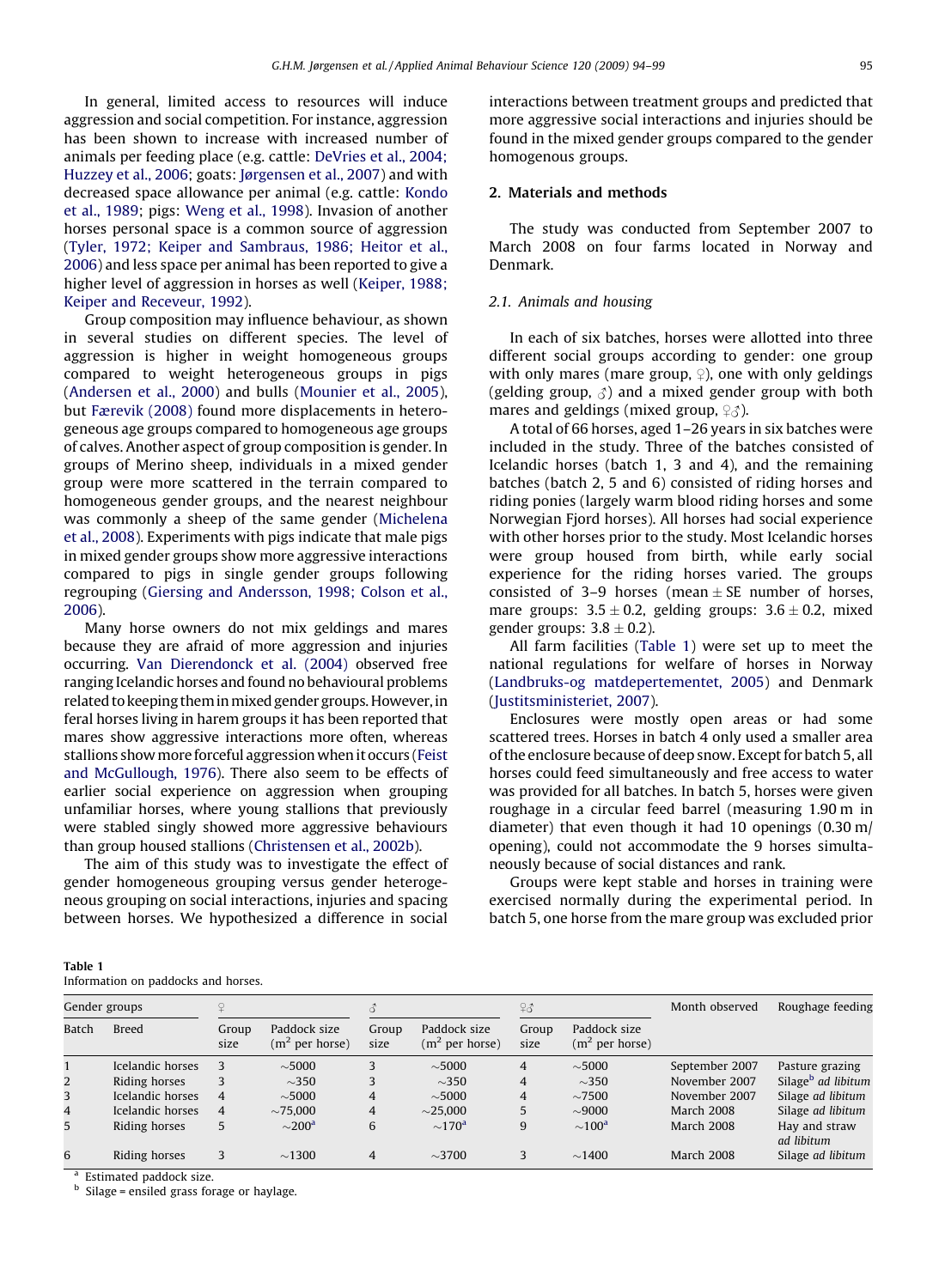to the observations because of the skin condition called ''grease heels''.

## 2.2. Injury score

All horses were scored for injuries by a veterinarian or an experienced lay person, before grouping, day 1 after grouping and after the behaviour observations 4–6 weeks later. The severity of the injuries was categorized as follows:

- 0: no visual wounds/injuries;
- 1: hairloss only, without damage to skin or deeper tissue;
- 2: lesion involving a moderately swollen area (with or without hairloss) and/or a superficial wound where the skin is not perforated (underlying tissue is not visual, i.e. bites, kicks, scrapes, etc.);
- 3: injury with a (minor) cut through the skin, or a larger crush with obviously swollen parts;
- 4: wound through the skin which involves damage to deeper tissue (muscles, tendons) or a cut through the skin so big that it would normally be stitched;
- 5: extensive and serious injury that may cause loss of function over a long period of time, e.g. (serious damage to a tendon or joint, fracture) or even death/ euthanasia.

Lameness was scored when observing the horse in walk, using the following categories; 0: no lameness visual in walk; 1: lame, the horse puts weight on the whole hoof on the lame leg; 2: very lame, the horse barely moves, moves only on three legs and only puts weight on the toe.

## 2.3. Behaviour observations

Four to six weeks after grouping a trained observer recorded all events of social interactions for 3–4 focal animals within each of the three groups in the batch by means of direct, continuous observations. Observations were performed 1 h in the morning (between 8 a.m. and 11 a.m.) and 1 h in the afternoon (between noon and 3 p.m.) for three consecutive days, giving a total of 6 h per group. The time of observation was randomized to prevent any effects of diurnal rhythm. Social interactions were categorized into 19 categories (Table 2) and in addition the actor/reactor involved was recorded.

Horses that were difficult to identify were marked with a standard colour marking crayon for animals on the back and flank, or with coloured ribbons in the mane and tale. The same person performed all observations from outside the horse's enclosure in a position with good view over the enclosure. Social interactions were merged into main categories as follows:

#### Table 2

Ethogram with social interactions (modified after [McDonnell and Haviland, 1995; Christensen et al., 2002a](#page-5-0)).

| Behaviour               | Description                                                                                                                                                                                                                                                                                                |
|-------------------------|------------------------------------------------------------------------------------------------------------------------------------------------------------------------------------------------------------------------------------------------------------------------------------------------------------|
| Aggressive interactions |                                                                                                                                                                                                                                                                                                            |
| Displacement            | Approach of one horse causes another to move away so that distance is maintained or increased, without overt aggression<br>(also termed retreat/avoidance, depending on whether receiver or sender is noted).                                                                                              |
| Threat to bite          | Bite intention movement with ears back and neck extended, with no actual contact.                                                                                                                                                                                                                          |
| Threat to kick          | Kick intention movement, performed by swinging rump or backing up, and by waving or stamping hind leg toward another<br>horse, without making contact.                                                                                                                                                     |
| Head threat             | Head lowered with the ears pinned, neck stretched or extended toward the target horse and the lips often pursed.                                                                                                                                                                                           |
| Chase                   | One horse pursuing another usually at the gallop in an apparent attempt to overtake, direct the movement of or catch up with<br>the other. The chaser typically pins the ears, exposes the teeth and bites at the rump and tail of the pursued horse that may<br>kick out defensively with both rear legs. |
| <b>Backing</b>          | Backward movement towards another horse with ears oriented backwards (description developed for this study).                                                                                                                                                                                               |
| Bite                    | Opening and rapid closing of the jaws with actual contact to another horse's body. The ears are back and lips retracted.                                                                                                                                                                                   |
| Kick                    | One or both hind legs lift off the ground and rapidly extend backwards toward another horse, with apparent intent to<br>make contact.                                                                                                                                                                      |
| Push                    | Pressing of the head, neck, shoulder, chest or body against another horse, causing it to move one or more legs to retain balance.                                                                                                                                                                          |
| Friendly interactions   |                                                                                                                                                                                                                                                                                                            |
| Play                    | Play directed at another individual, which may or may not reciprocate; includes low intensity play movements such as nipping,<br>grasping and pulling mane or tail.                                                                                                                                        |
| Play fight              | High intensity play, which is reciprocated by one or more partners; includes vigorous play movements such as rearing,<br>boxing, circling, kneeling and chasing.                                                                                                                                           |
| Social grooming         | Reciprocal coat care in which the partners stand beside one another, usually head-to-shoulder or head-to-tail, grooming each<br>other's neck, mane, rump or tail by gently nipping, nuzzling or rubbing.                                                                                                   |
| Head rest               | One horse rests its chin or entire head on the neck, body or rump of another horse.                                                                                                                                                                                                                        |
| Greeting behaviours     |                                                                                                                                                                                                                                                                                                            |
| Nasal sniff             | Olfactory investigation. Two or more horses sniff mutually head to head.                                                                                                                                                                                                                                   |
| Body sniff              | Olfactory investigation. A horse sniffs the neck, withers, flank or tail of another horse, which may or may not reciprocate.                                                                                                                                                                               |
| Genital sniff           | Olfactory investigation. A horse sniffs the genital region of another horse, which may or may not reciprocate.                                                                                                                                                                                             |
| Strike                  | One or both forelegs are rapidly extended forward to contact another horse, while the hind legs remain in place. The strike is                                                                                                                                                                             |
|                         | typically associated with arched neck threat and posturing. A horse may also strike when rearing. The strike is often<br>accompanied by a snort or squeal.                                                                                                                                                 |
| Other behaviours        |                                                                                                                                                                                                                                                                                                            |
| Snapping                | Submissive behaviour. Opening and closing mouth with lips retracted. Typically, the head and neck are extended, and the<br>ears oriented back or laterally.                                                                                                                                                |
| Mounting                | One horse raises his chest and forelegs onto another horse's back with the forelegs on either side, just as during copulation.                                                                                                                                                                             |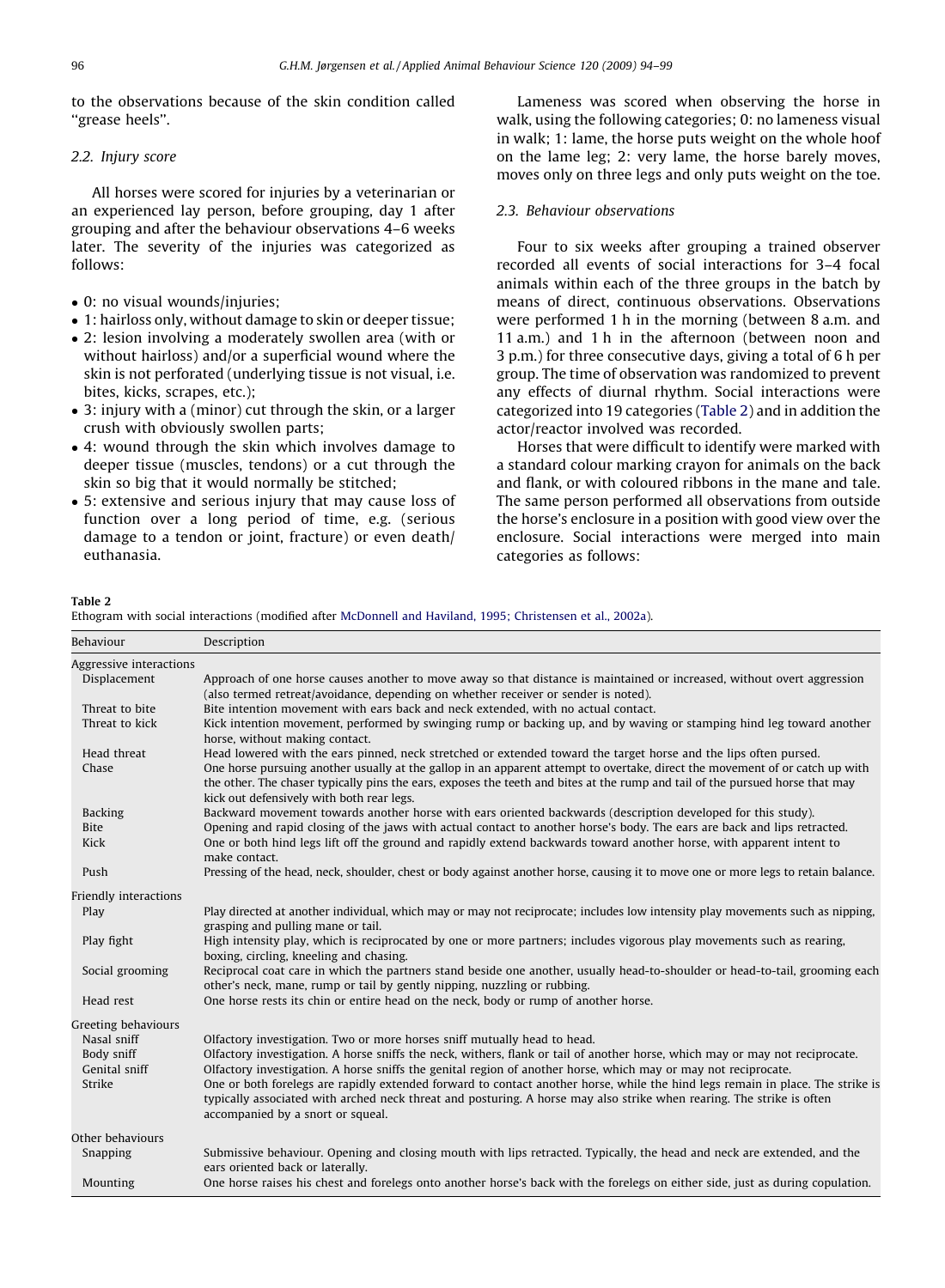Threats = displacement, threat to bite, threat to kick, head threat, chase and backing.

Aggressive behaviours with physical contact = bite, kick and push.

Aggressive interactions in total are then Threats + Aggressive behaviours.

Play behaviour = play and play fight.

Greeting behaviour = nasal sniff, body sniff, genital sniff, strike.

Friendly interactions in total = play behaviour, social grooming, head rest, greeting behaviour.

In addition, the minimum distance to nearest neighbour of each focal horse was recorded every 10 min using the following categories: 1: 0–2 m; 2: 3–10 m; 3: more than 10 m.

#### 2.4. Statistical analysis

In order to test the effects of gender composition on social interactions, spacing and injuries, a non-parametric Wilcoxon/Kruskal–Wallis test was applied with the class variables: group composition (mare-, geldingor mixed gender groups) and batch (1–6). Batch was treated as a block effect and group was used as statistical unit. The same method was used to analyze the distribution of aggressive interactions within treatments (threats or aggressive interactions with physical contact) with group (mare-, gelding- or mixed gender groups) and batch (1–6) as class variables. All analysis was performed using the statistical analysis software JMP 6.0.2 from SAS institute.

#### 3. Results

## 3.1. Social interactions

No significant differences were found between the group compositions in aggressive or friendly interactions; nor in threats, aggressive interactions with physical contact, social grooming or greetings (Table 3). There was however a strong tendency for female groups to show less play behaviour compared to male and mixed gender groups (Table 3).

In general, the level of aggression was low and threats represented more than 80% of total aggressive interactions in treatment groups (Fig. 1). Six horses were never involved in aggressive interactions and 25 horses were never involved in aggressive physical contact. Number of social interactions per individual ranged from 0 to 73, with a mean of 20.2 interactions (mare groups: 19.6, gelding



Fig. 1. Threats versus physical interactions within the mare-, gelding- and mixed gender groups (% of total aggressive interactions recorded + SE). Significant difference is given by  $*P < 0.005$ .

#### Table 4

Distance to nearest neighbour in the mare groups ( $\circ$ ), gelding groups ( $\circ$ ) and mixed gender groups  $(2,3)$  given in percent of total recordings  $($ mean  $\pm$  SE).

| Nearest<br>neighbour |              | 3            | 23           |     | $P$ -value |
|----------------------|--------------|--------------|--------------|-----|------------|
| $0 - 2$ m            | $71.9 + 4.8$ | $63.6 + 5.4$ | $60.6 + 5.4$ | 2.4 | 0.297      |
| $3 - 10$ m           | $20.9 + 4.0$ | $17.8 + 2.2$ | $25.7 + 3.9$ | 1.3 | 0.510      |
| $>10 \text{ m}$      | $7.1 + 1.8$  | $18.6 + 4.3$ | $13.6 + 3.6$ | 53  | 0.070      |

groups: 22.2 and mixed gender groups: 18.8). Mounting and snapping were never recorded during the observations and striking and head rests were only seen on a few occasions.

#### 3.2. Spacing

In general, horses kept in close proximity to one another. In more than 60% of the observations horses had their nearest neighbour within 2 m regardless of group composition. No significant effect of group composition on spacing was found, but geldings had a weak tendency towards being more than 10 m away from their nearest neighbour compared to mares (Table 4).

In the mixed gender groups, nearest neighbour was of the same gender in 45% and opposite gender in 51% of the cases. In the remaining 4% of the observations the horses had the same distance to both genders.

#### 3.3. Injuries

No significant differences between group compositions were found in number and severity of injuries day 1 after

Table 3

Number of social interactions shown in the mare groups (♀), gelding groups (♂) and the mixed gender groups (♀3) (mean ± SE).

| Behaviour                           |                |                | 23             |     | P-value |
|-------------------------------------|----------------|----------------|----------------|-----|---------|
|                                     |                |                |                |     |         |
| Aggressive interactions in<br>total | $13.7 \pm 4.2$ | $11.5 \pm 2.0$ | $10.8 \pm 2.3$ | 0.8 | 0.676   |
| Threat                              | $12.0 \pm 4.0$ | $9.8 \pm 1.8$  | $9.4 \pm 2.1$  | 0.2 | 0.884   |
| Physical contact                    | $1.7 \pm 0.4$  | $1.7 \pm 0.5$  | $1.4 \pm 0.4$  | 0.1 | 0.942   |
| Friendly interactions in total      | $5.9 \pm 0.9$  | $10.7 \pm 1.8$ | $8.0 \pm 1.5$  | 2.2 | 0.331   |
| Play                                | $0.5 \pm 0.2$  | $5.4 \pm 1.2$  | $2.3 \pm 1.1$  | 6.0 | 0.050   |
| Social grooming                     | $2.7 \pm 0.5$  | $2.8 \pm 0.9$  | $2.6 \pm 0.8$  | 0.5 | 0.778   |
| Greeting behaviour                  | $2.7 \pm 0.4$  | $2.4 \pm 0.4$  | $3.0 \pm 0.6$  | 2.8 | 0.245   |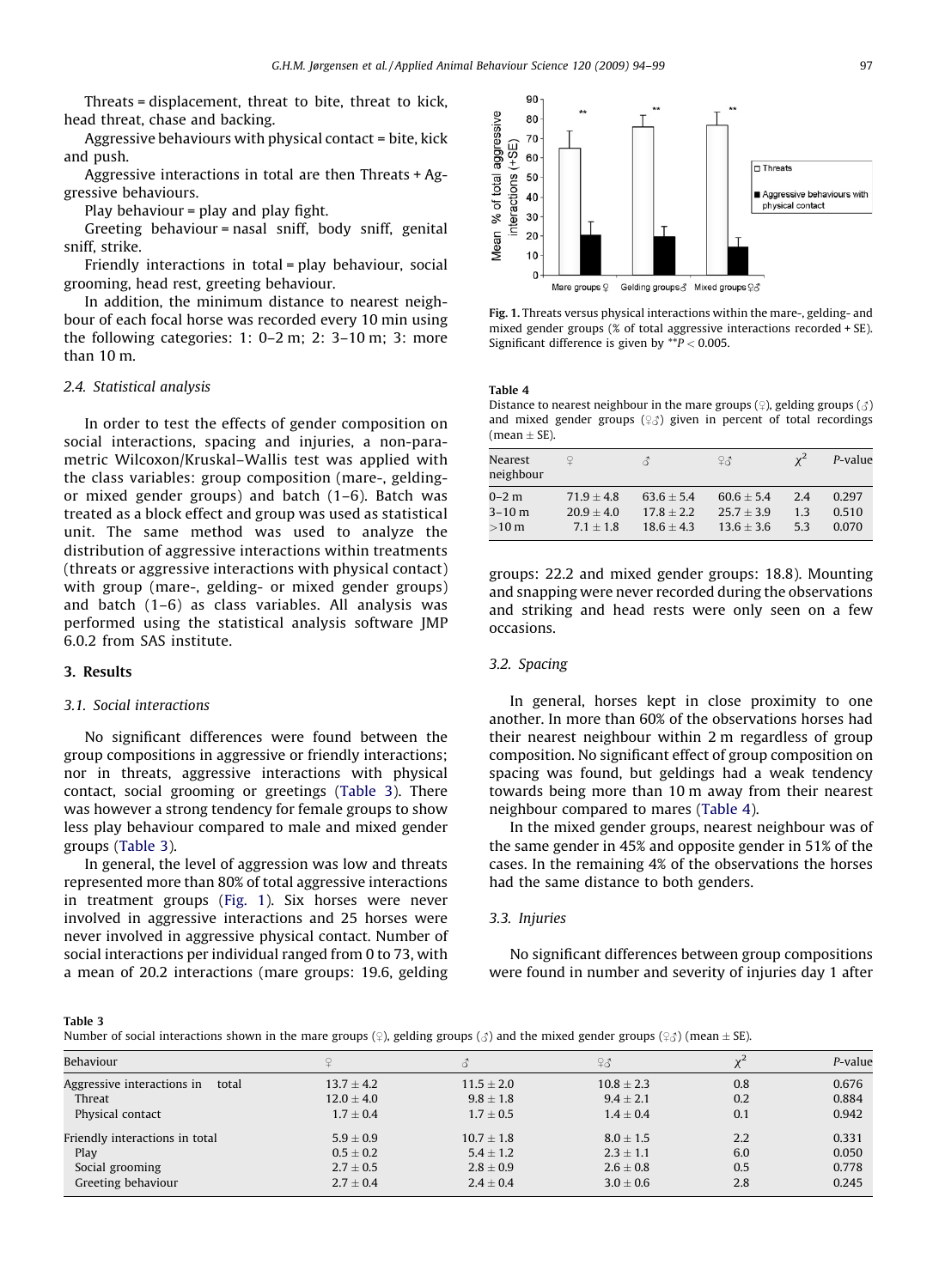<span id="page-4-0"></span>

Number of injuries day 1 after grouping and 4–6 weeks after grouping in the mare groups (?), gelding groups (♂) and mixed gender groups (?¿) (mean  $\pm$  SE).

|                          |               |               | ⊊ଟ            |     | P-value |
|--------------------------|---------------|---------------|---------------|-----|---------|
| Day 1 after grouping     |               | $0.5 \pm 0.3$ | $0.5 \pm 0.5$ | 2.5 | 0.283   |
| Category 1               | $0\pm0.0$     | $0.4 \pm 0.3$ | $0.5 \pm 0.5$ | 2.5 | 0.283   |
| Category 2               | $0 \pm 0.0$   | $0.2 \pm 0.1$ | $0 \pm 0.0$   | 2.5 | 0.283   |
| 4-6 weeks after grouping | $0.4 \pm 0.2$ | $0.9 \pm 0.5$ | $1.0 \pm 0.4$ | 3.3 | 0.191   |
| Category 1               | $0.1 \pm 0.1$ | $0.8 \pm 0.4$ | $0.7 \pm 0.3$ | 2.8 | 0.251   |
| Category 2               | $0.2 \pm 0.1$ | $0.2 \pm 0.1$ | $0.3 \pm 0.2$ | 2.9 | 0.231   |

grouping or 4–6 weeks after grouping (Table 5). In general, very few injuries were found and no injuries were serious (category 3, 4 or 5). Furthermore, no horses were found lame.

#### 4. Discussion

No effect of gender composition was found on social interactions, spacing or injury score. In agreement with our findings in the present study, [Vervaecke et al. \(2007\)](#page-5-0) did not find any differences in frequency of aggressive interactions between mare- and gelding groups, but [Feist and McGul](#page-5-0)[lough \(1976\)](#page-5-0) have reported that stallions in feral harem groups show more forceful aggression compared to mares. In this study, we used only geldings and it has been reported that castration can eliminate aggression towards other horses by 40% probability. In addition, there are no reported differences in behaviour changes after castration of juvenile  $(<$ 2 years old) compared to adult  $(>$ 3 years old) stallions [\(Line et al., 1985](#page-5-0)).

Interestingly, our results indicate that horses in male groups and mixed sex groups performed more play behaviour than horses in female groups. The same relationship between sex and play has previously been reported in subgroups of Icelandic horses [\(Sigurjonsdottir](#page-5-0) [et al., 2003\)](#page-5-0), and male foals are much more likely to play fight compared to female foals [\(Rho et al., 2007\)](#page-5-0).

When mixing animals, there seem to be a correlation between injuries and aggression (pigs: [Weng et al., 1998](#page-5-0)). Hence, because of the low level of physical interactions 4 weeks after mixing in the present experiment, it is not surprising to find a relative low level of injuries. Similarly, [Grogan and McDonnell \(2005\)](#page-5-0) found few injuries in groups of horses. Even though we did not observe social interactions during mixing, it is most likely that the number of physical interactions must have been low because of the low level of injuries found day 1 after mixing. Although studies on pigs indicate that heterogeneous gender grouping may cause a higher level of aggression at mixing [\(Giersing and Andersson, 1998;](#page-5-0) [Colson et al., 2006](#page-5-0)), the study of [Colson et al. \(2006\)](#page-5-0) also showed that these differences disappeared with time. In the present experiment we found that the majority of all aggressive interactions were presented as threats and not physical interactions. While injuries are easy to quantify as a result of aggressive interactions, a high level of threats might also affect the level of stress in subordinate individuals. On the other hand, we should keep in mind that smaller injuries and areas with hairless skin could be results of rough play, as well as aggressive interactions.

In general, keeping within an appropriate distance of neighbours and synchronising behaviour and motion is important in order for group consistency to remain [\(Deneubourg and Goss, 1989](#page-5-0)). Horses in gender homogeneous groups did not keep closer together compared to horses in gender heterogeneous groups and gender of the nearest neighbour within the mixed sex groups was just as often of the same as of the opposite gender. This is in contrast to findings from the study of [Michelena et al.](#page-5-0) [\(2008\)](#page-5-0) performed with female and intact male sheep, where heterogeneous gender groups were more scattered in the terrain compared to homogeneous gender groups and that nearest neighbour in heterogeneous gender groups were most often of the same gender. This may be an indication that castration also affects spacing.

Management of feeding and ample space allowance are both important factors to consider when keeping horses in groups. Further studies should investigate if there is an effect of early social experience of young horses on risk of injuries when kept in groups as adults.

In conclusion, gender composition in groups of horses did not affect social interactions, spacing or injuries, but a tendency for more play in male groups were found. Most aggressive interactions performed between horses were displayed as threats, not involving physical contact.

#### Acknowledgements

We would like to thank all the farms and horse owners who participated in this study. Ingeborg A. Pedersen contributed with valuable comments on the statistical analyses and we would like to thank Professor Morten Bakken for his comments on earlier versions of this manuscript. These experiments were funded by the Norwegian Research Council through the NKJ project ''Group housing and managing horses under Nordic conditions—strategies to improve horse welfare and human safety'' (NKJ 1.355).

## References

- Andersen, I.L., Andenæs, H., Bøe, K.E., Jensen, P., Bakken, M., 2000. The effects of weight asymmetry and resource distribution on aggression in groups of unacquainted pigs. Appl. Anim. Behav. Sci. 68, 107–120.
- Bachmann, I., Stauffacher, M., 2002. Housing and exploitation of horses in Switzerland: a representative analysis of the status quo. Schweiz. Arch. Tierheilkunde 144, 331–347.
- Bouissou, M.F., 1975. Establishment des relations de dominance-soumission chez les bovines domestiques. III. Rôle de l'expérience sociale. Z. Tierpsychol. 38, 419–435.
- Christensen, J.W., Zharkikh, T., Ladewig, J., Yasinetskaya, N., 2002a. Social behaviour in stallion groups (Equus przewalskii and Equus caballus)